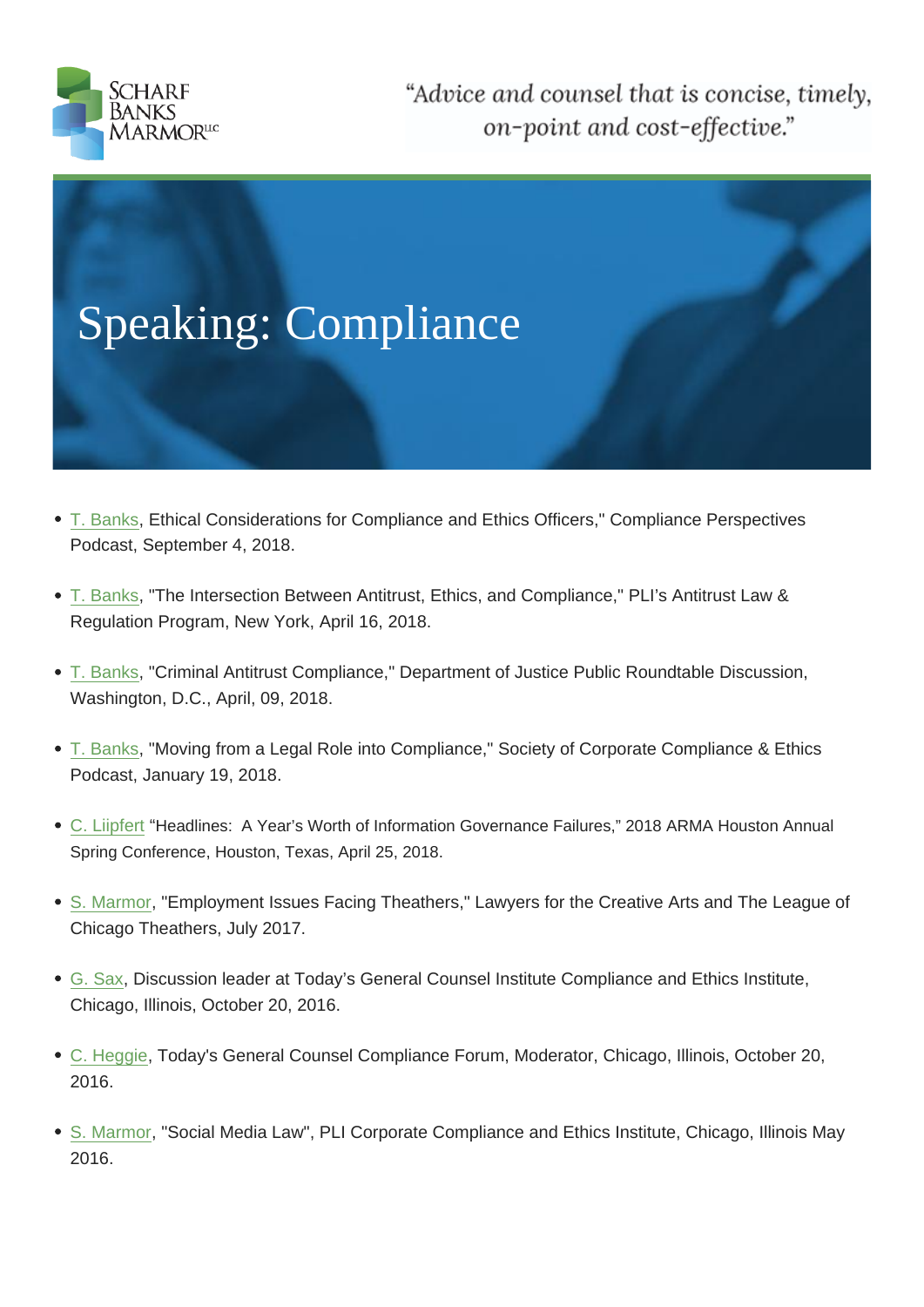Compliance and Ethics Institute, Chicago, Illinois, May 2015.

- [T. Banks, "](http://nw2017.scharfbanks.com/who-we-are/attorneys/sarah-r-marmor)Antitrust Compliance Programs and the AU Optronics Case," ABA Antitrust Section, March 2015.
- [T. Banks,](http://nw2017.scharfbanks.com/who-we-are/attorneys/theodore-l-banks) "Antitrust Compliance What You Need to Know Today in Dealing with DOJ," Fordham Corporate Law Center, October 30, 2014.
- [T. Banks,](http://nw2017.scharfbanks.com/who-we-are/attorneys/theodore-l-banks) "Antitrust Compliance? How and Why You Can Make It Work," Fordham University Law School, New York, New York, October 2014.
- [T. Banks,](http://nw2017.scharfbanks.com/who-we-are/attorneys/theodore-l-banks) "Government Approaches to Antitrust Compliance in the US and Elsewhere and Why You Should Ignore Them and Just Make a Good Compliance Program," Canadian Bar Association 2014 Annual Fall Competition Law Conference, Ottawa, Canada, September 2014.
- S. Marmor, "Social Media and the Law, From Innovation to Litigation," PLI Corporate Compliance and Ethics Institute, May 2014.
- [S. Marmor,](http://nw2017.scharfbanks.com/who-we-are/attorneys/sarah-r-marmor) "When Everyone is Watching: Social Media, Privacy, and the Law," PLI Corporate Compliance and Ethics Institute, May 2014.
- [T. Banks, "](http://nw2017.scharfbanks.com/who-we-are/attorneys/sarah-r-marmor)Why Your Antitrust Compliance Program Doesn't Work," ABA Section of Litigation, Scottsdale, Arizona, April 2014.
- [T. Banks,](http://nw2017.scharfbanks.com/who-we-are/attorneys/theodore-l-banks) "Is Your Antitrust Compliance Program Effective?" Antitrust Section Compliance & Ethics Spotlight, American Bar Association, March 20, 2014.
- [S. Kroloff](http://nw2017.scharfbanks.com/who-we-are/attorneys/theodore-l-banks), "Ethics and Compliance Overview," Fox Valley Technical College, Appleton, WI, December 2015.
- [S. Kroloff,](http://nw2017.scharfbanks.com/who-we-are/attorneys/steve-kroloff) "Global Compliance and Investigations," Paralegal Association of Wisconsin, October 2015.
- T. Banks, PLI Compliance & Ethics Institute, Chair, Chicago, Illinois, May 4-5, 2015.
- C. Liipfert, "Using Social Media to Promote Compliance and Ethics," PLI Compliance &Ethics Institute [2015, Ch](http://nw2017.scharfbanks.com/who-we-are/attorneys/theodore-l-banks)icago, Illinois, May 4, 2015.
- [T. Banks,](http://nw2017.scharfbanks.com/who-we-are/attorneys/christian-liipfert) "Agile Compliance Using Big Data," Society of Corporate Compliance and Ethics Compliance and Ethics Institute, Chicago, Illinois, September 2014.
- [T. Banks,](http://nw2017.scharfbanks.com/who-we-are/attorneys/theodore-l-banks) "Compliance Update: Lessons from the Cases," ABA Antitrust Section, September 2014.
- T. Banks, "PLI Corporate Compliance and Ethics Institute," Chicago, Illinois, May 2014, May 2013, [May 2012](http://nw2017.scharfbanks.com/who-we-are/attorneys/theodore-l-banks), May 2011, May 2010.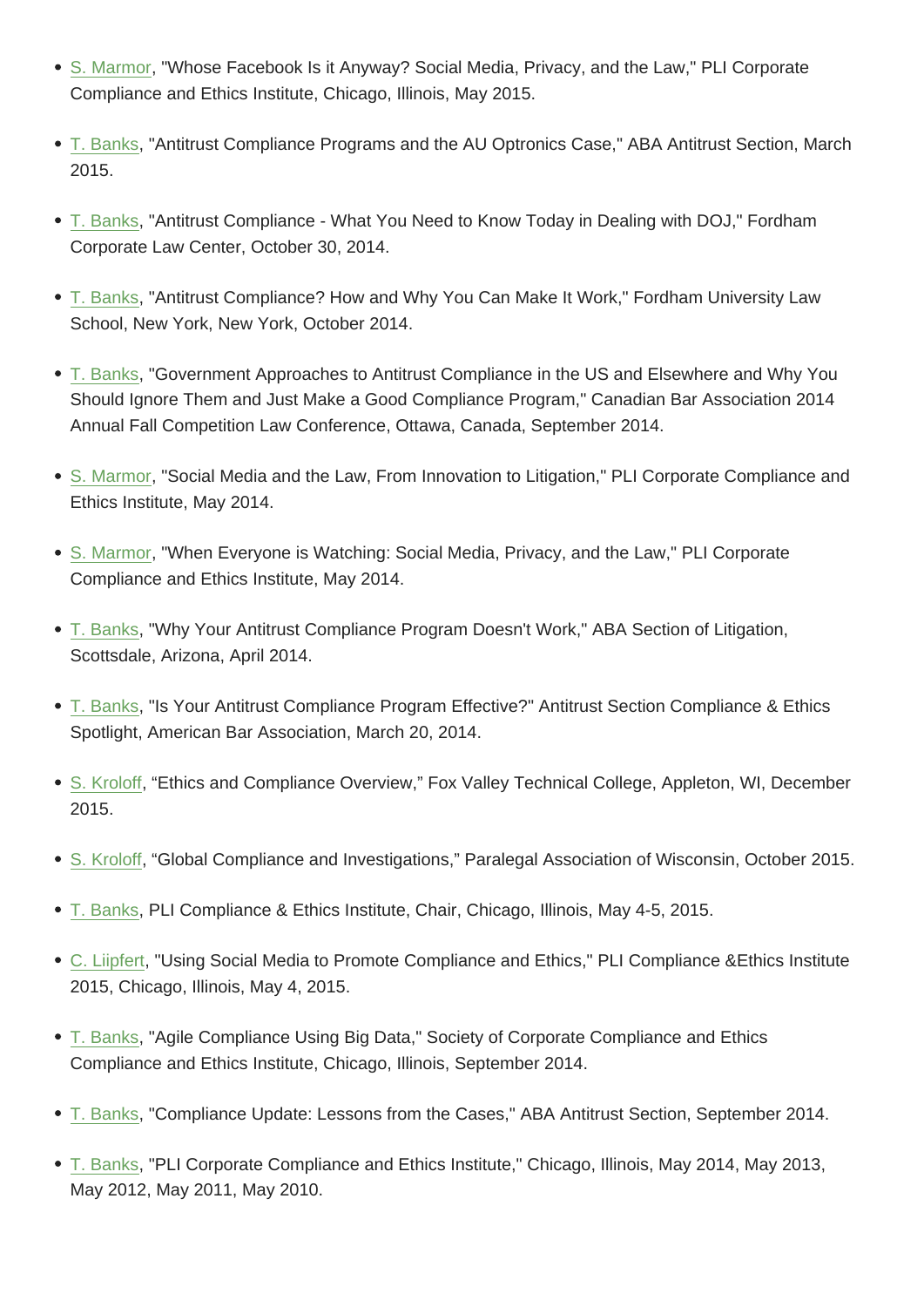- of Corporate Compliance & Ethics, Washington, District of Columbia, October 6-9, 2013.
- [T. Banks,](http://nw2017.scharfbanks.com/who-we-are/attorneys/theodore-l-banks) "Automating Your Compliance Program," Society of Corporate Compliance and Ethics, Washington, District of Columbia, October 2013.
- [T. Banks,](http://nw2017.scharfbanks.com/who-we-are/attorneys/theodore-l-banks) "Training Your Dragons," Compliance Programs for the Board of Directors, Ethics & Compliance Officer Association, Chicago, Illinois, September 2013.
- [T. Banks,](http://nw2017.scharfbanks.com/who-we-are/attorneys/theodore-l-banks) "Practicing Law Institute Corporate Compliance and Ethics Institute," Chair, 2013, Chicago, Illinois, May 9-10, 2013.
- [T. Banks,](http://nw2017.scharfbanks.com/who-we-are/attorneys/theodore-l-banks) "Red-light Cameras, Risk Assessments, and Compliance Programs," University of Denver Sturm College of Law, Denver, Colorado, March 2013.
- [T. Banks,](http://nw2017.scharfbanks.com/who-we-are/attorneys/theodore-l-banks) "Building & Maintaining an Effective Compliance Program," Chicago-Kent College of Law Compliance Boot Camp, Chicago, Illinois, January 2013.
- [T. Banks,](http://nw2017.scharfbanks.com/who-we-are/attorneys/theodore-l-banks) "Antitrust Compliance: What Should Businesses Know?" College of Law, University of Illinois Law 792 - Compliance, Ethics & Professional Responsibility, Chicago, Illinois, March 2014, Corporate Compliance & Ethics, PLI Antitrust Institute New York, May 2014, May 2013, May 2012; [Chicago,](http://nw2017.scharfbanks.com/who-we-are/attorneys/theodore-l-banks) Illinois, June 2013, June 2012.
- T. Banks, "Antitrust Compliance Programs and the AU Optronics Case," ABA Section of Antitrust Law, Compliance & Ethics Committee, March 2013.
- [S. Marmo](http://nw2017.scharfbanks.com/who-we-are/attorneys/theodore-l-banks)r, "Social Media: Is It All Just Talk?" PLI Corporate Compliance and Ethics Institute, May 2012.
- [T. Banks, "](http://nw2017.scharfbanks.com/who-we-are/attorneys/sarah-r-marmor)Why Your 20th-Century Antitrust Compliance Program Doesn't Work," ABA Antitrust Section Spring Meeting, Washington, District of Columbia, March 2012.
- [T. Banks,](http://nw2017.scharfbanks.com/who-we-are/attorneys/theodore-l-banks) "Antitrust Compliance: Will Your Complacency Be Fatal?" Ethics & Compliance Officers Association, March 2012.
- [T. Banks,](http://nw2017.scharfbanks.com/who-we-are/attorneys/theodore-l-banks) "Automating Compliance in the iPhone Age, Society of Corporate Compliance & Ethics," Las Vegas, Nevada, October 2012.
- [T. Banks,](http://nw2017.scharfbanks.com/who-we-are/attorneys/theodore-l-banks) "Practical Compliance for Companies of All Sizes," Federation of Defense and Corporate Counsel, Philadelphia, Pennsylvania, September 2012.
- [T. Banks,](http://nw2017.scharfbanks.com/who-we-are/attorneys/theodore-l-banks) "How Does Your Position Align with Your Corporation's Risk Appetite?" RIMS Regional Risk Management Conference, Wheeling, Illinois, September 2012.
- [T. Banks,](http://nw2017.scharfbanks.com/who-we-are/attorneys/theodore-l-banks) "Corporate Culture and Compliance", Society of Corporate Compliance and Ethics Midwest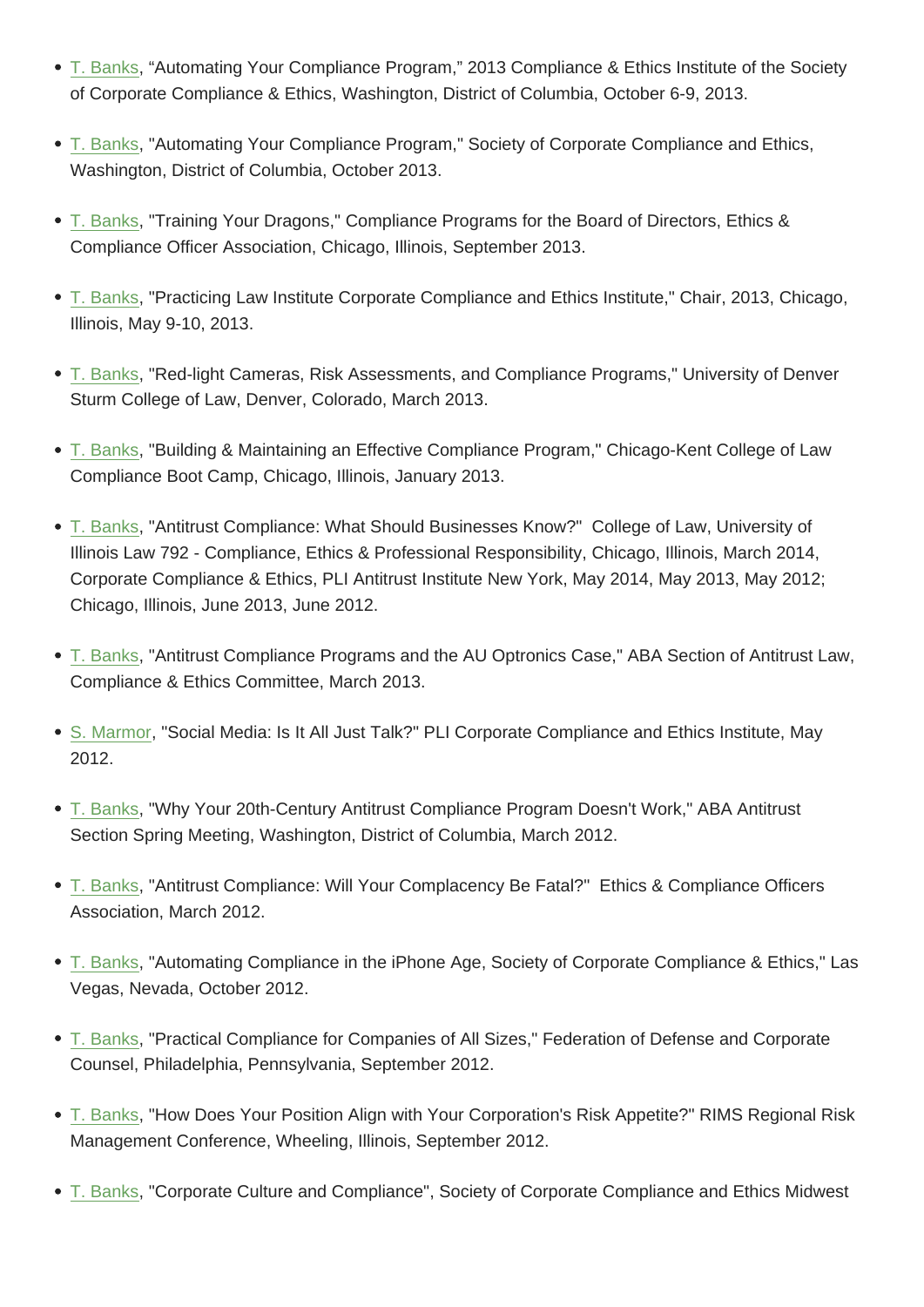- S. Kroloff, "Investigative Best Practices," Retail Industry Leaders Association, April 2012.
- S. Kroloff, "Criminal Background Screening, Investigations & EEOC Regulatory Compliance," Retail [Industry L](http://nw2017.scharfbanks.com/who-we-are/attorneys/steve-kroloff)eaders Association, April 2012.
- [T. Banks,](http://nw2017.scharfbanks.com/who-we-are/attorneys/steve-kroloff) "Implementing an Efficient and Effective Ethics and Compliance Program," Corporate Counsel (ALM) General Counsel Conference West Coast, San Francisco, California, November 2011.
- [T. Banks,](http://nw2017.scharfbanks.com/who-we-are/attorneys/theodore-l-banks) "Corporate Compliance Programs: Where Outside Counsel Can Help or Make a Bad Situation Worse," New York City Bar Association, New York, New York, October 2011.
- [T. Banks,](http://nw2017.scharfbanks.com/who-we-are/attorneys/theodore-l-banks) "Using Automation for Compliance, Advanced Discussion Group Leader, Society of Corporate Compliance & Ethics", Las Vegas, Nevada, September 2011.
- [T. Banks,](http://nw2017.scharfbanks.com/who-we-are/attorneys/theodore-l-banks) "Antitrust Compliance for the Mid-Market: Because There is No Such Thing as Flying Under the Radar," American Bar Association Section of Business Law, Fall Meeting, Washington, District of Columbia, Nov. 2011.
- T. Banks, "Effective Antitrust Compliance," Society of Corporate Compliance & Ethics, Las Vegas, Nevada, September 2011.
- [T. Banks,](http://nw2017.scharfbanks.com/who-we-are/attorneys/theodore-l-banks) "Smoothing the Distribution Path: Advising Clients on Antitrust Concerns in Channel Chairman," PLI Corporate Compliance and Ethics Institute, Chicago, Illinois, May 2011, May 2010.
- [T. Banks,](http://nw2017.scharfbanks.com/who-we-are/attorneys/theodore-l-banks) "Antitrust Compliance for Corporate Counselors," ABA Section of Antitrust Law, January 2011.
- [C. Liipfer](http://nw2017.scharfbanks.com/who-we-are/attorneys/theodore-l-banks)t, "Minimizing Risk, Maximizing Compliance: Information Governance on a Global Scale," Knowledge and Information Management for Oil & Gas USA (World Research Group), December 9, 2010.
- T. Banks, "Modern Antitrust Compliance," Society of Corporate Compliance & Ethics Annual Conference, Annual Compliance Institute, Chicago, Illinois, September 2010.
- [T. Banks,](http://nw2017.scharfbanks.com/who-we-are/attorneys/theodore-l-banks) "Ethics Issues in Global Antitrust Compliance," Chicago Forum on International Antitrust Issues, Northwestern University Law School, May 2010.
- [T. Banks,](http://nw2017.scharfbanks.com/who-we-are/attorneys/theodore-l-banks) "Corporate Compliance Seminar," Loyola University Law School, Chicago, Illinois, Fall 2011, 2010.
- [T. Banks,](http://nw2017.scharfbanks.com/who-we-are/attorneys/theodore-l-banks) "Insider Trading and Compliance," Law Bulletin White Collar + Corporate Governance Conference, Chicago, Illinois, April 2011.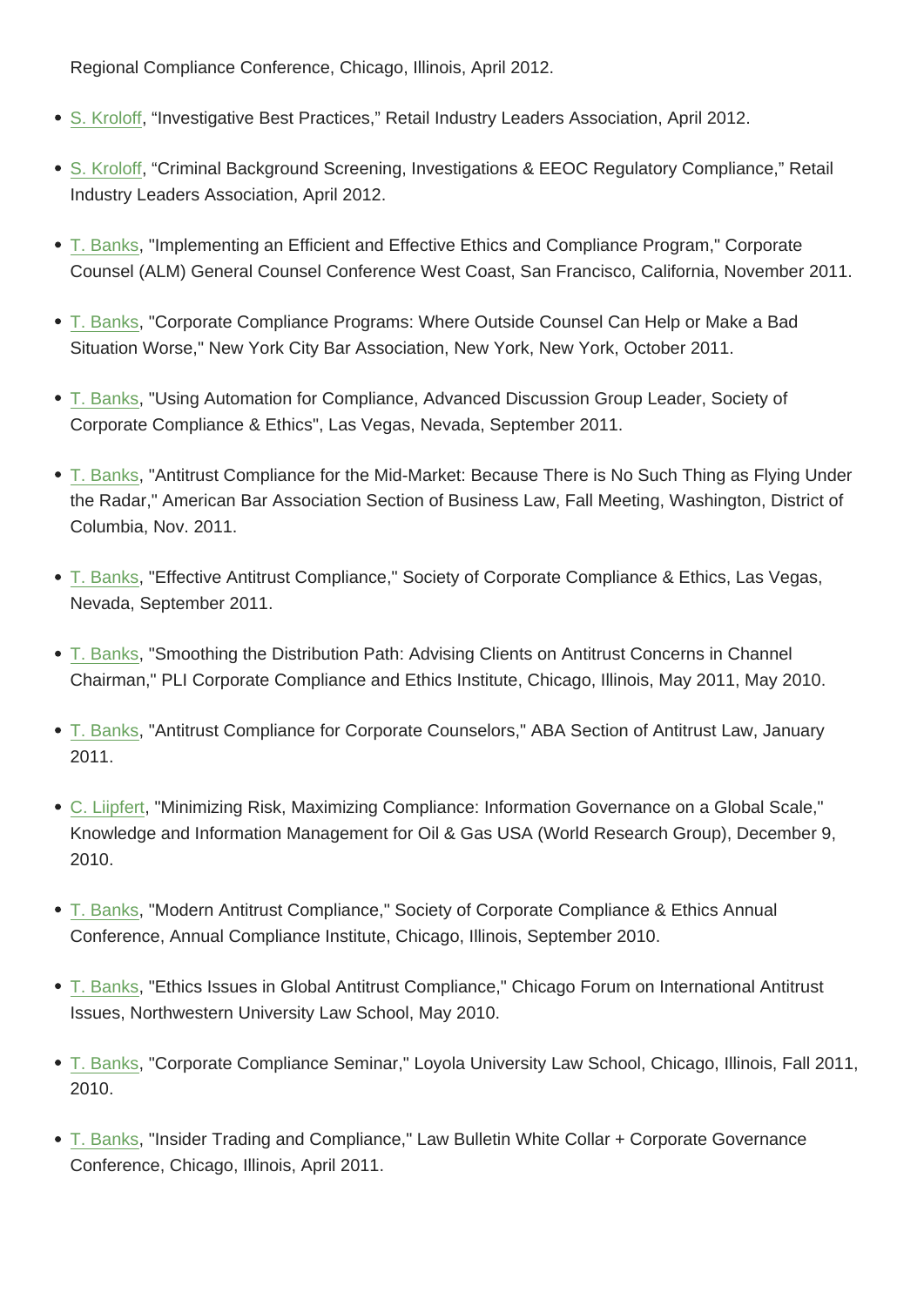Law, Denver, Colorado, March 2011.

- [T. Banks,](http://nw2017.scharfbanks.com/who-we-are/attorneys/theodore-l-banks) "Integrating Legal Requirements into Business Procedures," Annual Ethics & Compliance Conference, Ethics & Compliance Officer Association, Anaheim, California, September 2010.
- [T. Banks,](http://nw2017.scharfbanks.com/who-we-are/attorneys/theodore-l-banks) "Corporate Compliance and Ethics," PLI Antitrust Institute, Chicago, Illinois, June 2010.
- C. Liipfert, "A View from the Trenches: Effective Communications and Training (An In-House View)," [PLI Chica](http://nw2017.scharfbanks.com/who-we-are/attorneys/theodore-l-banks)go Compliance & Ethics Institute, Chicago, Illinois, May 20-21, 2009, and May 13-14, 2010.
- [T. Banks,](http://nw2017.scharfbanks.com/who-we-are/attorneys/christian-liipfert) "PLI Corporate Compliance and Ethics Institute," Chicago, Illinois, May 2010.
- T. Banks, "Why Corporate Culture is the Only Thing that Matters in Compliance & Ethics," Compliance [and Ethic](http://nw2017.scharfbanks.com/who-we-are/attorneys/theodore-l-banks)s Conference, Blue Cross & Blue Shield Association Anti-Fraud, New Orleans, Louisiana, May 2010.
- T. Banks, "Setting the Stage for Your New Compliance Program," Society of Corporate Compliance & Ethics Regional Conference, Chicago, Illinois, April 2010.
- [T. Banks,](http://nw2017.scharfbanks.com/who-we-are/attorneys/theodore-l-banks) "Up the Ladder Reporting and SOX: Not Enough," University of Denver Sturm College of Law, Denver, Colorado, April 2010.
- [T. Banks,](http://nw2017.scharfbanks.com/who-we-are/attorneys/theodore-l-banks) "Managing Ethics and Compliance During a Recession," Society of Corporate Compliance & Ethics 8th Annual Compliance and Ethics Institute, Las Vegas, Nevada, September 2009.
- [T. Banks,](http://nw2017.scharfbanks.com/who-we-are/attorneys/theodore-l-banks) "Creating the Ethical Corporate Culture," PLI Advanced Compliance Workshop, San Francisco, California, December 2009.
- [T. Banks,](http://nw2017.scharfbanks.com/who-we-are/attorneys/theodore-l-banks) "Managing Compliance & Ethics in Tough Economic Times," Institute of Internal Auditors GRC Conference, San Diego, California, August 2009.
- [T. Banks,](http://nw2017.scharfbanks.com/who-we-are/attorneys/theodore-l-banks) "The Role of Lawyers in a Company's Compliance Program," Association of Corporate Counsel, July 2009.
- [T. Banks,](http://nw2017.scharfbanks.com/who-we-are/attorneys/theodore-l-banks) "PLI Corporate Compliance and Ethics Institute," Chicago, Illinois, May 2009.
- T. Banks, "Corporate Legal Compliance in 2009: Are You Ready to Deal with Today's Risks?" Aspen [Publisher](http://nw2017.scharfbanks.com/who-we-are/attorneys/theodore-l-banks)s/Wolters Kluwer, March 2009.
- [T. Banks,](http://nw2017.scharfbanks.com/who-we-are/attorneys/theodore-l-banks) "Implementing Antitrust Compliance Programs," PLI 50th Annual Antitrust Institute, Chicago, Illinois, June 2009.
- [T. Banks,](http://nw2017.scharfbanks.com/who-we-are/attorneys/theodore-l-banks) "Corporate Collapse: Regulatory and Criminal Issues in Corporate America," In-House Counsel, Compliance Officers & Ethical and Practical Obligations, University of Denver Seminar,